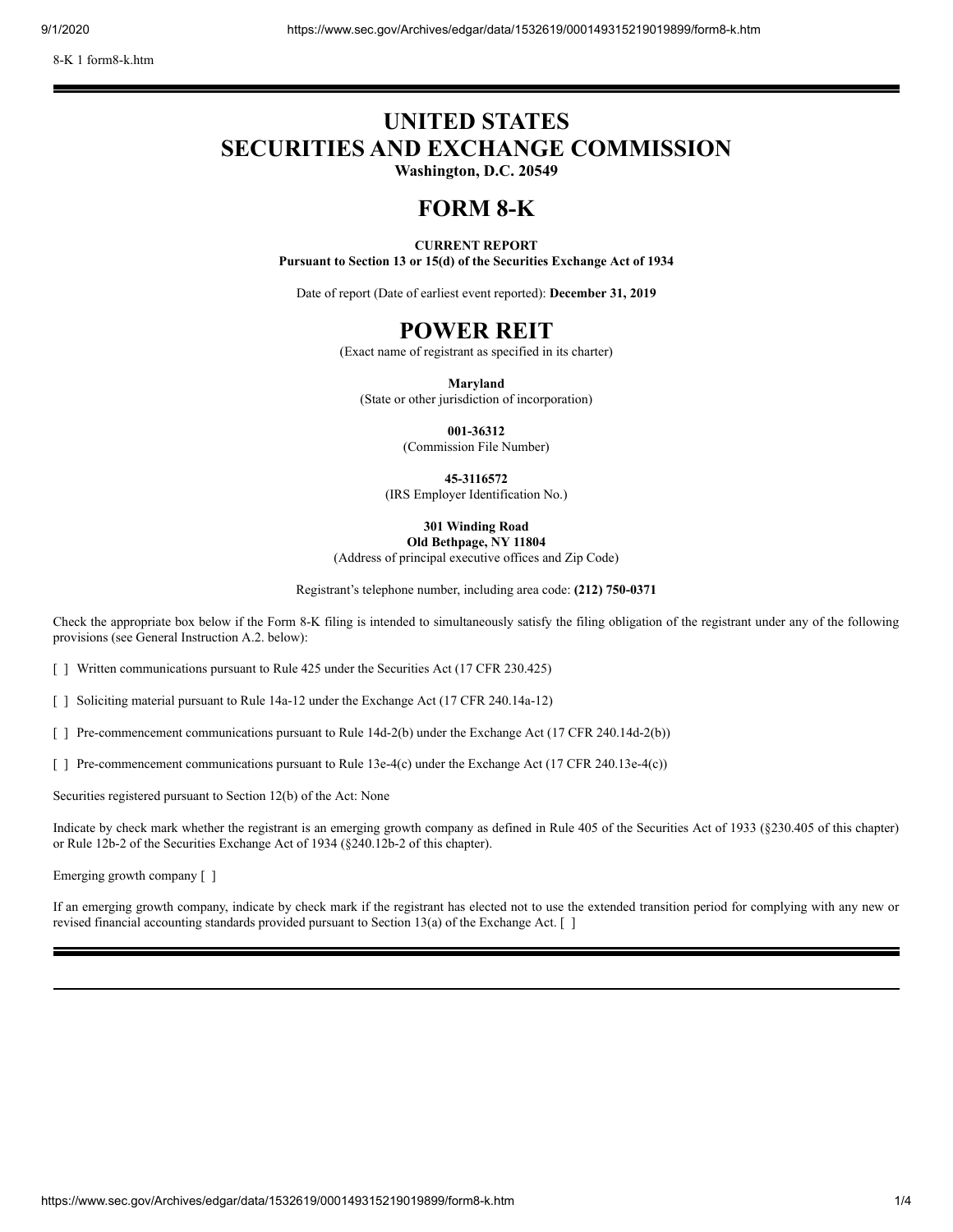#### **Item 1.01. Entry into a Material Definitive Agreement.**

On December 31, 2019, Power REIT (the "Trust") announced it had entered into an agreement with JAB Industries Ltd. ("Tenant") to expand a property owned through a wholly owned subsidiary of Power REIT ("PropCo") and leased to Tenant pursuant to a lease (the "Lease"). The property being expanded is located in Southern Colorado and is approximately 5.2 acres and currently has approximately 5,616 rentable square feet of greenhouse and other related space that is being used for cultivation and processing of cannabis. The Lease requires the Tenant to maintain a medical cannabis license and operate in accordance with all Colorado and state and local regulations with respect to its operations. The Lease prohibits the retail sale of the Tenant's cannabis and cannabis-infused products from the Properties.

The expansion consists of approximately 10,800 square feet of additional greenhouse space that will be used for the cultivation of cannabis. The Tenant is responsible for implementing the expansion and PropCo will fund the cost of such expansion up to a total of \$899,582 with any additional amounts funded by Tenant.

As part of the agreement, PropCo and Tenant have amended the Lease to increase the rent whereby after a six-month period, the additional rental payments provide PropCo with a full return of its invested capital related to the expansion over the next three years in equal monthly payments. Thereafter, rent is structured to provide a 12.5% return on the original invested capital amount which will increase at a 3% rate per annum. At any time after year six of the Lease, if cannabis is legalized at the federal level, the rent will be readjusted down to an amount equal to a 9% return on the original invested capital amount and will increase at a 3% rate per annum based on a starting date of the start of year seven.

The Lease provides that Tenant is responsible for paying all expenses related to the Properties, including maintenance expenses, insurance and taxes.